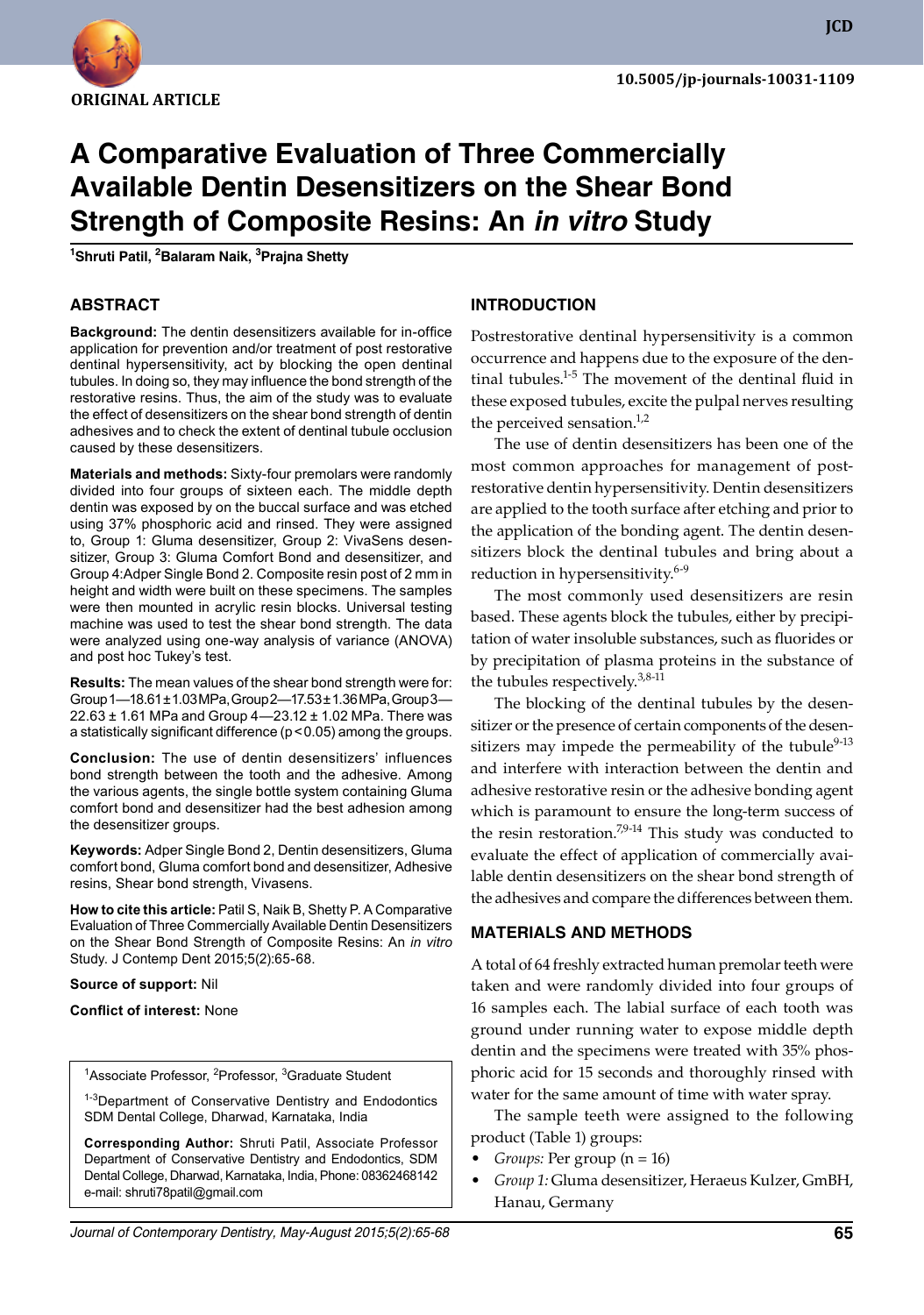| <b>Table 1:</b> List of products used in the study |                                            |                                            |                                                                                                                                                                         |                                                                |  |  |  |
|----------------------------------------------------|--------------------------------------------|--------------------------------------------|-------------------------------------------------------------------------------------------------------------------------------------------------------------------------|----------------------------------------------------------------|--|--|--|
| Groups                                             | Products                                   | Manufacturers                              | Composition                                                                                                                                                             | Application                                                    |  |  |  |
|                                                    | Gluma desensitizer (GD)                    | Heraeus Kulzer, GmBH,<br>Dormagen, Germany | 5% glutaraldehyde, 35% HEMA                                                                                                                                             | GD application followed by<br>bonding with Adper Single Bond 2 |  |  |  |
| 2                                                  | VivaSens desensitizer                      | Ivoclar Vivadent.<br>Schaan, Liechtenstein | Ethanol, water and hydroxypropyl<br>cellulose. Containing potassium<br>fluoride, polyethylene glycol<br>dimethacrylate and other<br>methacrylate                        | VivaSense application followed by<br>Adper Single Bond 2       |  |  |  |
| 3                                                  | Gluma comfort bond+<br>desensitizer (GCBD) | Heraeus Kulzer, GmBH,<br>Dormagen, Germany | 5% glutaraldehyde, 35% hydroxyl<br>ethyl methacrylate, urethane<br>dimethacrylate, 4-methoxyethyl<br>tetraacetate, methacrylate,<br>polyacrylic acid)                   | GCBD only                                                      |  |  |  |
| 4                                                  | Adper Single Bond 2                        | 3M ESPE, St Paul.<br>MN, USA               | Water, ethanol, HEMA, Bis-<br>GMA, dimethacrylates, initiators,<br>methacrylate functional copolymer<br>of polyacrylic and polyitaconic<br>acids and silica nanofillers | Adper Single Bond 2 only                                       |  |  |  |

**Table 1:** List of products used in the study of products used in the study of products used in the study of products used in the study of the study of the study of the study of the study of the study of the study of the s

- *Group 2:* Vivasens desensitizer, Ivoclar Vivadent, Schaan, Liechtenstein
- *Group 3:* Gluma Comfort Bond and Desensitizer Heraeus Kulzer GmBH, Hanau, Germany
- *Group 4:* Adper Single Bond 2, 3M ESPE, St Paul, MN, USA

Application of the respective agents:

- *Group 1:* Gluma desensitizer was applied with applicator tip over the dentin surface following which bonding agent (Adper S2) was applied and cured as per manufacturers' instructions.
- Group 2: VivaSens desensitizer was applied with applicator tip over the dentin surface following which bonding agent was applied similar to group 1.
- *Group 3:* Gluma comfort bond and desensitizer was applied and cured.
- *Group 4:* The samples were treated with the application of the dentin-bonding agent, alone which served as controls.

Composite resin posts of dimension 2 mm in height and width were then built on the treated surfaces and the specimens were stored in artificial saliva for 48 hours and prior to testing were mounted on cold cure acrylic resin stubs.

Universal testing machine (Instron) was used to apply the shear load until specimen failure occurred at a crosshead speed of 0.5 mm per minute. Maximum load applied

and failure load was recorded for each specimen and the shear bond strength was calculated. The values obtained in Newtons (N) were converted to megapascals (MPa).

The data collected was analyzed statistically using ANOVA and Tukey's post hoc test (SPSS 16).

# **Results**

The mean force needed to debond the attachment between the specimen and the composite was the highest for group 4 (control group) at  $23.12 \pm 1.02$  MPa, followed by group 3 (Gluma and desensitizer) was at  $22.64 \pm 1.61$ and group 1 (Gluma desensitizer) was at  $18.61 \pm 1.03$  and the least was in group 2 (VivaSens) at  $17.53 \pm 1.36$  MPa. There was a statistically significant difference between all the four groups (Table 2).

When the pairwise comparison was done significant difference was found between then groups 1 and 3 and between groups 1 and 4 (Table 3).

Significant difference was also noted between groups 2 and 3 and between groups 2 and 4. No statistically significant difference was noted between groups 3 and 4.

# **Discussion**

Dentinal hypersensitivity has been reported after placement of restorations and more so with composite resin restorations. Application of dentin desensitizers has

| Table 2: Intra- and intergroup comparisons with ANOVA |  |
|-------------------------------------------------------|--|
|-------------------------------------------------------|--|

| <b>TODIO E.</b> Thing and intergroup companionic with the VIT |                                                                                       |                     |               |         |         |  |  |
|---------------------------------------------------------------|---------------------------------------------------------------------------------------|---------------------|---------------|---------|---------|--|--|
|                                                               |                                                                                       | Source of variation |               |         |         |  |  |
| Groups                                                        | Mean ± standard deviation                                                             | Between groups      | Within groups | f-value | p-value |  |  |
|                                                               | $18.61 \pm 1.03$                                                                      | 381.51              | 98.15         | 77.74   | 0.00    |  |  |
| 2                                                             | $17.53 \pm 1.36$                                                                      |                     |               |         |         |  |  |
| 3                                                             | $22.64 \pm 1.61$                                                                      |                     |               |         |         |  |  |
| $\overline{4}$                                                | $23.12 \pm 1.02$                                                                      |                     |               |         |         |  |  |
|                                                               | *p < 0.01, highly significant [significant at 1% level of significance ( $p$ < 0.01)] |                     |               |         |         |  |  |

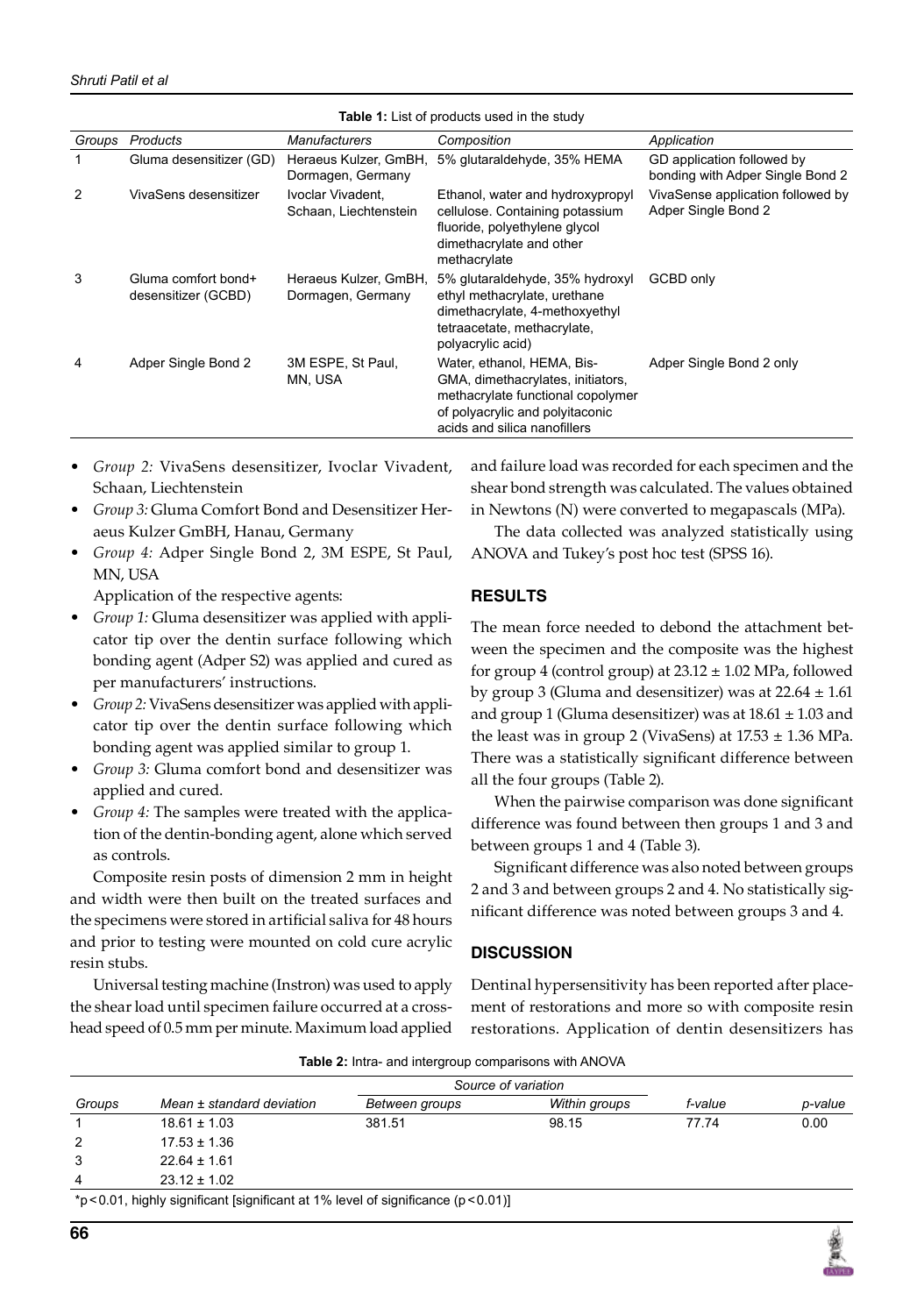| poul 1100 loui                                              |         |         |         |         |  |  |  |
|-------------------------------------------------------------|---------|---------|---------|---------|--|--|--|
| Groups                                                      | Group 1 | Group 2 | Group 3 | Group 4 |  |  |  |
| Means                                                       | 18.61   | 17.53   | 22.63   | 23.12   |  |  |  |
| Group 1                                                     | 1.00    |         |         |         |  |  |  |
| Group 2                                                     | 0.09    | 1.00    |         |         |  |  |  |
| Group 3                                                     | 0.00    | 0.00    | 1.00    |         |  |  |  |
| Group 4                                                     | 0.00    | 0.00    | 0.71    | 1.00    |  |  |  |
| $\cdot$<br>$\sim$ $\sim$ $\sim$ $\sim$ $\sim$ $\sim$ $\sim$ |         |         |         |         |  |  |  |

**Table 3:** Pairwise comparison of four groups by Tukey's HSD post hoc test

\*p<0.01, highly significant

been one of the recommended modalities for treatment of the same. $1-6$ 

 Studies have shown that application of dentin desensitizers has an influence on the bond strength between the tooth surface and the restoration.<sup>10-14</sup> The present study evaluated the effect of application of dentin desensitizers on the shear bond strength and not micro-shear bond strength ( $\mu$ SBS) or microtensile bond strength ( $\mu$ TBS) as µTBS and µSBS have shown higher pretest failures during sample preparation and over estimation of adhesion respectively.15-17

The highest bond strengths in the samples evaluated in the present study were for the adhesive only (control) group, followed by the single bottle Gluma and desensitizer followed by gluma desensitizer and then VivaSens.

The highest shear bond strength was observed with the samples treated with only the bonding agent; this is because a standard bonding procedure was employed for the specimens without any intervening desensitizer. Adper Single Bond 2 being a total-etch adhesive, contains the moisture-tolerant Vitrebond copolymer in a water/ ethanol solvent this aids in adhesion between the bonding agent and the dentin surface, and thus the monomer of the adhesive flows into the dentinal tubules and achieves better adhesion.<sup>16-18</sup>

The application of a desensitizer between the bonding agent and the dentin surface may interfere with the flow of the adhesive and that's the reason for lesser bond strengths observed.

The Gluma containing agents showed better bond strengths $10$  as compared to VivaSense. The better bond strength of the gluma based agents is due to the glutaral dehyde in Gluma which may bond to collagen fibrils of dentin and stabilize the network for resin infiltration, it is also shown to coagulate the proteins of the dentinal fluid and plugs the tubules.<sup>7,19-22</sup> But as it is non-polymerizable it is not capable of forming a bond with the resin, and thus it has shown to reduce the bond strength of resin cements.7,23,24 However, there are reports which show that Gluma desensitizer did not affect the bond strength of any of the three adhesive systems tested $8,13$  and in a study $10$  the samples treated with gluma desensitizer had better bond strength when compared to other desensitizers.

The present study also included a group wherein the desensitizer and the bonding agent were in a single bottle and found that the bond strength was better in samples treated with single bottle system as compared to the twobottled system. This phenomenon can be attributed to the fact that as both the active agents are in the same bottle, and thus during application, the percentage of bonding agent occupying the etched surface may be higher than in the two bottled solutions, where in the desensitizer is completely layering the etched surface prior to the application of the bonding agent. $^{16}$ 

The least bond strength was with VivaSense, this has been attributed to the fact that the phosphonic acid methacrylate modified polyacrylic acid in VivaSense forms Ca-salts that precipitates in the dentinal tubules. In addition, the potassium ions of its fluoride component support precipitation of the salts<sup>25,26</sup> and the precipitation of microcrystals and mineral deposits into dentin tubules prevent resin infiltration.<sup>7,25</sup> Hence, the reduced bond strength as shown in the study.<sup>7,26</sup> However, a study conducted by Lehmann N et al<sup>10</sup> showed VivaSens desensitizer did not alter the adherence of any of the bonding agents tested.

It can be stated that use of desensitizers showed decreased shear bond strength values as compared to application of the adhesive alone. The Gluma containing desensitizers have better bond strengths than VivaSens. Among the Gluma containing agents, the single bottle system GCBD has better strength as compared to the two-bottled system of GCB and GD.

# **Clinical Significance**

The use of dentin desensitizers reduces the adhesive bond strength between the restorative resin and the tooth surface. In scenarios necessitating the use of dentin desensitizers, it is better to use a single bottle containing the desensitizer as well as the bonding agent.

### **References**

- 1. Auschill TM, Koch CA, Wolkewitz M, Hellwig E, Arweiler NB. Occurrence and causing stimuli of postoperative sensitivity in composite restorations. Oper Dent 2009;34:3-10.
- 2. Akpata ES, Behbehani J. Effect of bonding systems on postoperative sensitivity from posterior composites. Am J Dent 2006;19:151-154.
- 3. Bartold PM. Dentinal hypersensitivity: a review. Aust Dent J 2006;51:212-218.
- 4. Jacobsen PL, Bruce G. Clinical dentin hypersensitivity: understanding the causes and prescribing a treatment. J Contemp Dent Pract 2001;2:1-12.
- 5. Pashley DH, Carvalho RM, Pereira JC, et al. The use of oxalate to reduce dentin permeability under adhesive restorations. Am J Dent 2001;14:89-94.